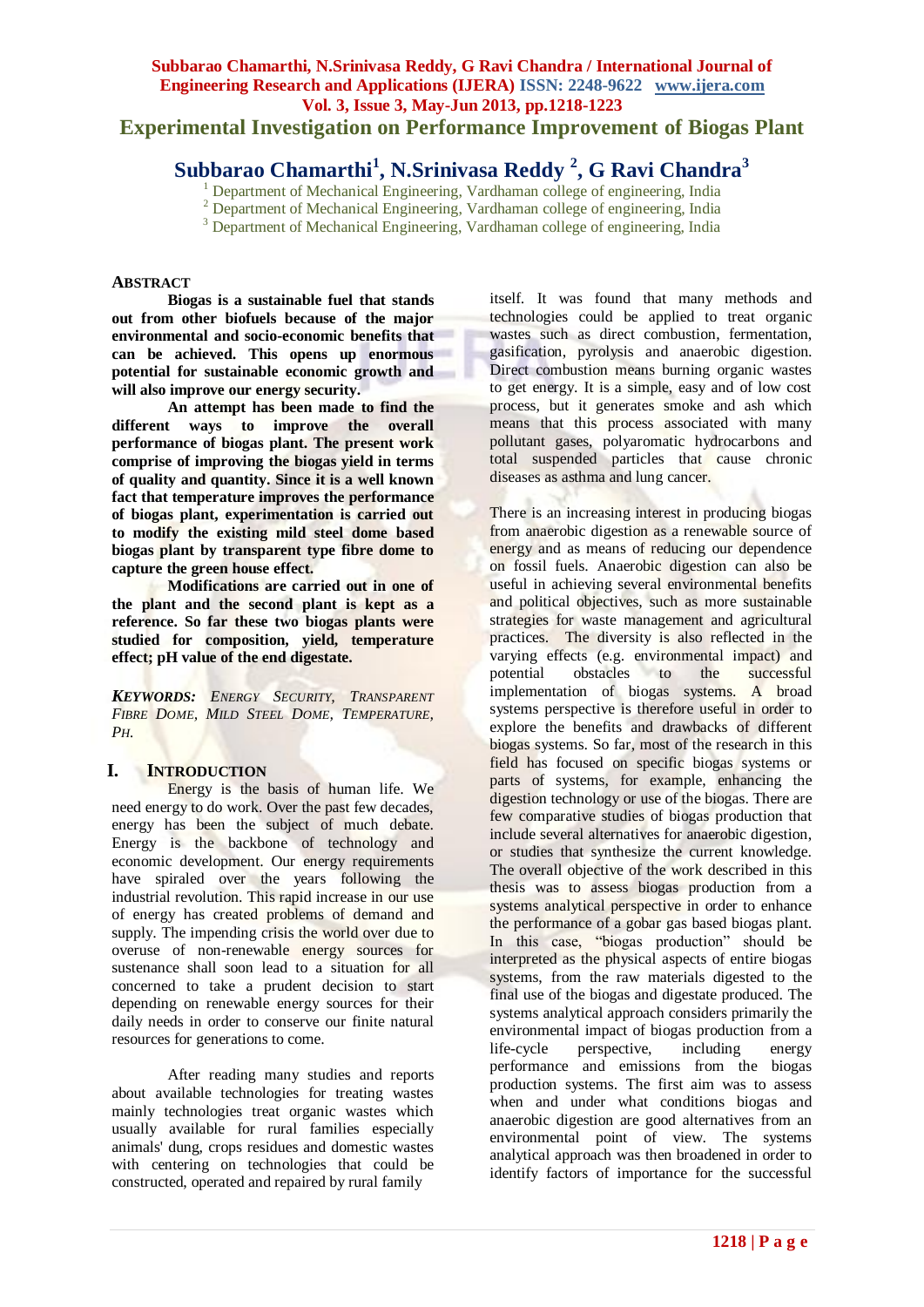implementation of biogas production. . The second aim was therefore to analyze the prospects for successful performance of biogas plants.

Biogas technology has, therefore, the potential to alleviate poverty providing substitutes for expensive fuels and commercial fertilizers, improving agric/aqua-cultural yields, reducing local deforestation, creating jobs and income as well as strengthening the indigenous technological knowledge.

The report described here is motivated by the need for better information concerning biogas production from a broad systems perspective. The principal audience envisaged is firstly those who are interested in, or engaged in, biogas related issues, including policy makers, decision makers, researchers, consultants, farmers, and operators of biogas plants, who require more information on the environmental implications of biogas production. Secondly, this Paper is directed towards those who carry out life cycle assessment, and similar analyses, of waste management, energy production, agricultural practices, etc., and who require information on the characteristics of biogas production from a systems analytical perspective.

# **II. Experimental work: 2.1 Materials Used:**

- The materials used are
- 1. pH meter
- 2. Dry test gas meter
- 3. Digital thermometer
- 4. Stirrer.

The study was carried out on floating type mild steel dome digester plant and a transparent dome type plant with sizes of 2  $m<sup>3</sup>$  capacity at Vyara which is located 60 km away from Surat on operational parameters such as temperature , pH and composition of methane yield for both the plants.

#### **2.2 Performance Monitoring of Test item and Reference item**

The two biogas digester types were fed with 25kg cow-dung equal volumes of water and thereafter a comparative study of the temperature regimes inside them was undertaken for a period of one month. And in assessing their performance, the two biogas plants were used to kept for a retention time of 10 days and during this time the fermentation of the slurry takes place through undergoing normal anaerobic digestion process where thermopholic reactions takes place. During this exercise, the biogas production and temperature were monitored daily using a dry-test gas meter and a digital thermometer respectively.



Figure 1: Determination of gas volume through dry gas meter The results are noted daily for a period of 10 days and the readings are tabulated. The readings are noted daily through digital dry gas meter to determine the biogas production rate.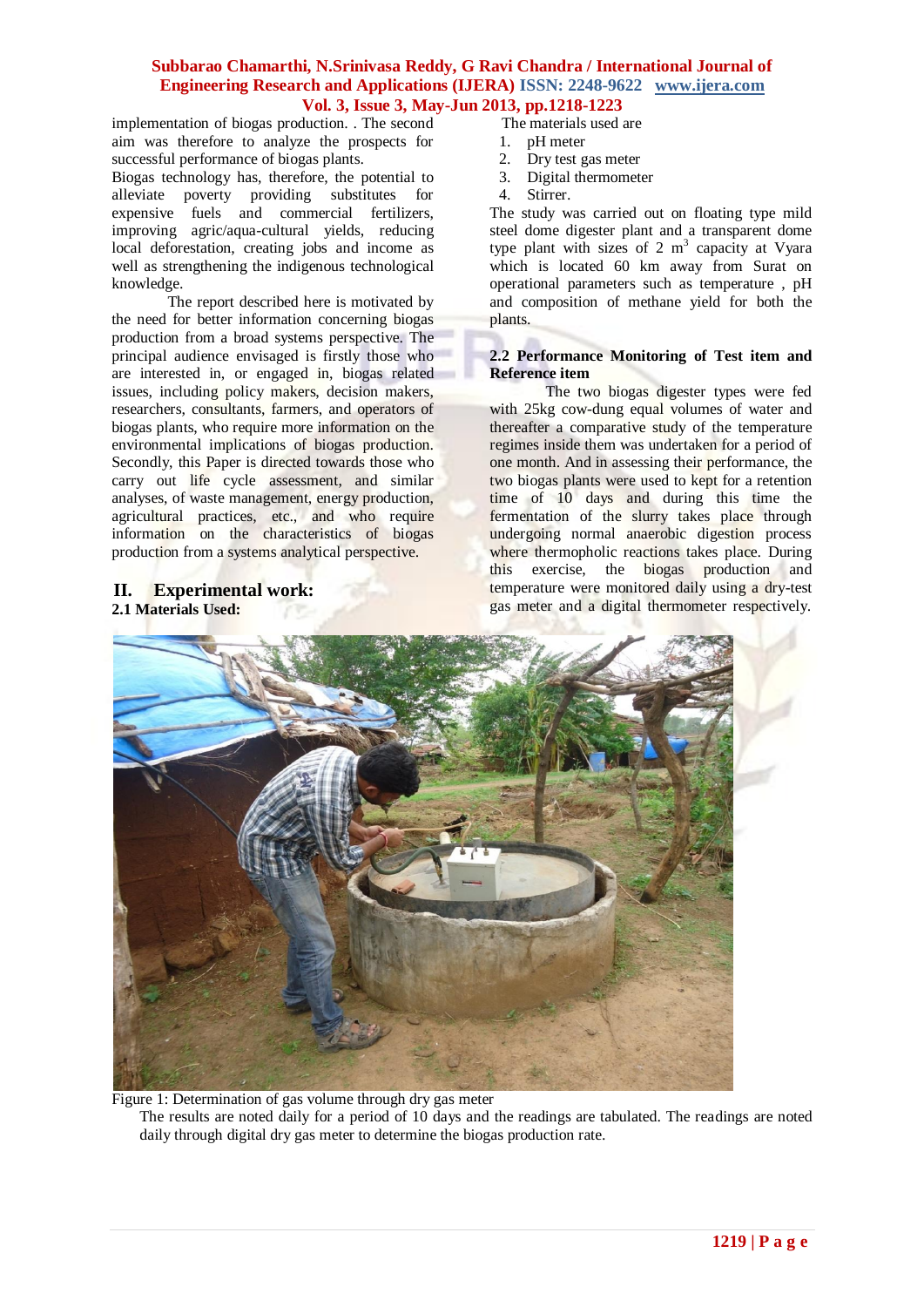| MILD STEEL DOME DIGESTSER TYPE |                                                       |                                     | <b>DOME</b><br><b>TYPE</b><br><b>TRANSPARENT</b><br><b>DIGESTER</b> |                                     |
|--------------------------------|-------------------------------------------------------|-------------------------------------|---------------------------------------------------------------------|-------------------------------------|
| Duration<br>(days)             | <b>Biogas</b><br>produced<br>$\text{cm}^3/\text{day}$ | slurry<br>temperature $(^{\circ}C)$ | <b>Biogas</b><br>produced<br>$\text{cm}^3/\text{day}$               | slurry<br>temperature $(^{\circ}C)$ |
| $\mathbf{1}$                   | 2.78                                                  | 30.0                                | 11.00                                                               | 33.0                                |
| $\overline{2}$                 | 10.00                                                 | 29.0                                | 25.00                                                               | 33.0                                |
| 3                              | 36.36                                                 | 27.4                                | 38.60                                                               | 29.8                                |
| $\overline{4}$                 | 68.75                                                 | 28.5                                | 58.33                                                               | 29.6                                |
| 5                              | 84.62                                                 | 28.5                                | 111.54                                                              | 30.3                                |
| 6                              | 92.86                                                 | 27.7                                | 133.35                                                              | 29.9                                |
| $\overline{7}$                 | 100.00                                                | 29.1                                | 152.22                                                              | 32.1                                |
| 8                              | 106.25                                                | 29.3                                | 169.5                                                               | 31.4                                |
| 9                              | 113.24                                                | 30.6                                | 176.47                                                              | 33.2                                |
| 10                             | 125.00                                                | 30.8                                | 188.89                                                              | 34.8                                |

**Table 1: Daily Biogas production rates at different slurry temperatures**

Table shows the daily biogas yields from cow dung on a daily basis under the various modes of operation in both the digesters. The rates were calculated as ratio of the amount of biogas produced daily to the volume of the digester. The average slurry temperatures for test item and reference item are recorded as 31.71°c and 29.09°c respectively. It is evident from the table that the temperatures in the transparent type of digester plants are having higher ratios than that of mild steel dome type plant which shows a rise of 8.26 %

for the given specific period of time. This is because of the fact that transparent dome type digested plants can have higher absorption of heat from the sun light .As a result of this the temperature regimes inside the plant are higher . From the rate of gas production shown in the table, it is shown that as the concentration of slurry increases during the days, the rate of production also increase. The variation of rate of gas production against time is clearly observed from the graph.



Figure 2: Daily biogas production rate (cm3/day)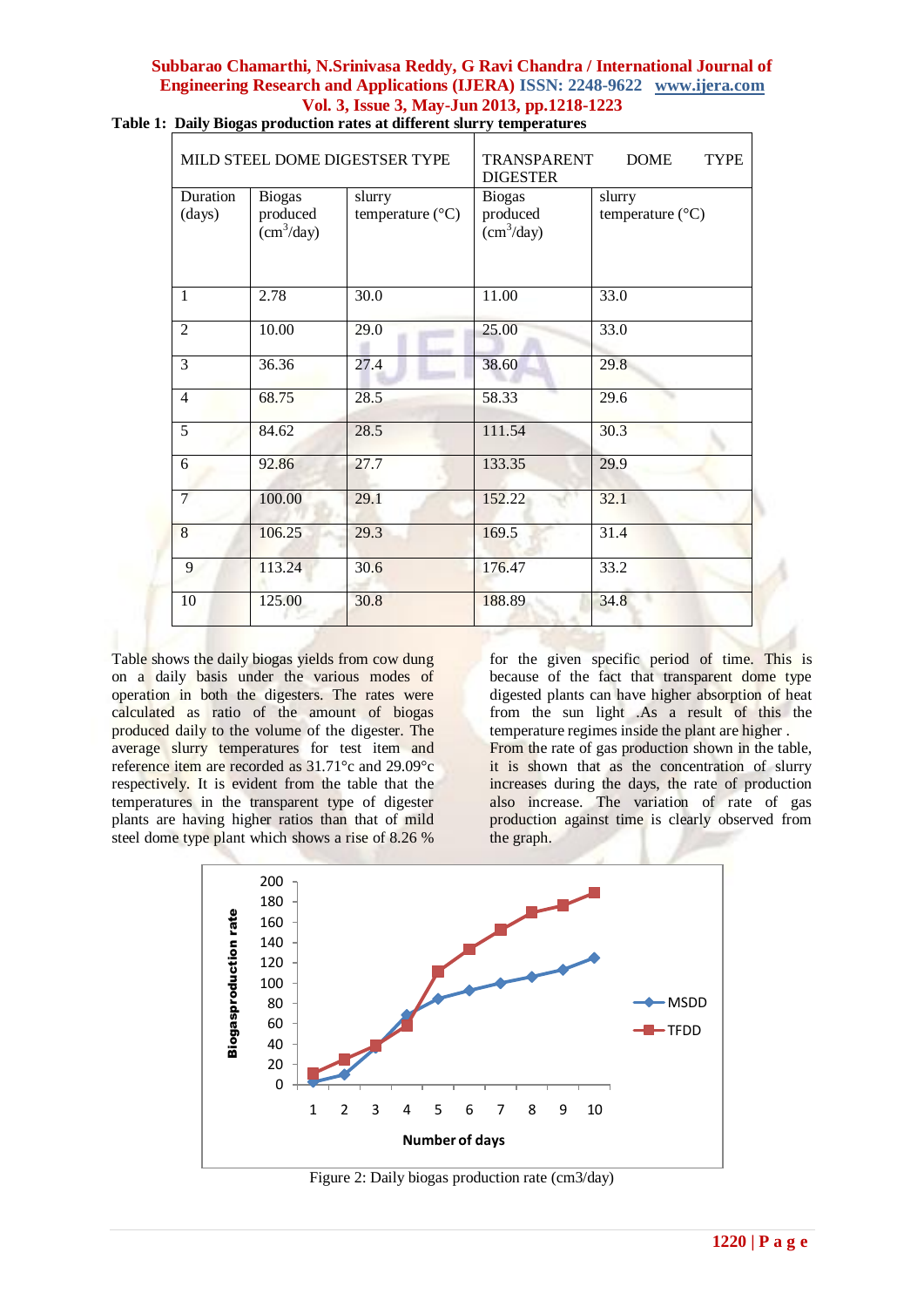From the graph it clearly shows that the biogas production has increased enormously in the transparent dome type as it is captures the solar effect in which temperature regimes inside the plant have been increased of better anaerobic digestion process. Fluctuations in the temperatures reduce the methane formation, because of inhibition in growth of methanogens. In case of better gas production the temperature regimes should be maintained in the range between 30°c and 40°c. From the results it concludes that transparent type of dome is having greater advantage compared to that of mild steel dome type plant. In mild steel dome type plant the temperatures are moderately maintained throughout the day whereas is in transparent dome type digester the temperatures are very much during the sunlight as it captures much solar effect during the day time .so finally the results reviewed that, the digester temperatures in the transparent dome type plant are higher than that of mild steel dome type plant. The graph is plotted for the variation of temperature during the number of days.

#### **2.3 Determination of pH**

The pH is measured daily with the help of digital pH meter (BVM scientific). The pH meter is used to determine the value of pH in the digested slurry

The digesters of both the plants are monitored using a digital pH meter and the pH values of both the digesters are documented in order to analyze the effect of pH with the temperature for a period of ten days.

| MILD STEEL DOME DIGESTSER TYPE |           |                            | <b>DOME</b><br><b>TYPE</b><br>TRANSPARENT<br><b>DIGESTER</b> |                                     |
|--------------------------------|-----------|----------------------------|--------------------------------------------------------------|-------------------------------------|
| <b>Duration</b><br>(days)      | pH        | slurry<br>temperature (°C) | pH                                                           | slurry<br>temperature $(^{\circ}C)$ |
| $\mathbf{1}$                   | 6.5<br>r. | 30.0                       | 6.2                                                          | 33.0                                |
| $\overline{2}$                 | 6.9       | 29.0                       | 6.6                                                          | 33.0                                |
| $\overline{3}$                 | 6.4       | 27.4                       | 6.5                                                          | 29.8                                |
| $\overline{4}$                 | 7.2       | 28.5                       | 6.8                                                          | 29.6                                |
| $\overline{5}$                 | 6.9       | $\overline{28.5}$          | 6.8                                                          | 30.3                                |
| 6                              | 7.2       | 27.7                       | 6.9                                                          | 29.9                                |
| $\overline{7}$                 | 7.2       | 29.1                       | 7.0                                                          | 32.1                                |
| 8                              | 6.8       | 29.3                       | 6.8                                                          | 31.4                                |
| 9                              | 7.3       | 30.6                       | 6.9                                                          | 33.2                                |
| 10                             | 7.0       | 30.8                       | 6.8                                                          | 34.8                                |

# **Table 2: Variation of pH with Temperature**

From the table it clearly shows that, due to rise in temperature of the digester the pH values are lower as the anaerobic digestion process takes place inside the digester for better formation of methanogens. From the results it shows that the pH values are maintained between 6.5 and 7.5 which holds good for the digestion process and the pH values of test item are slightly lower to that of reference item. The temperature rise in digester yields better digestion process for the process of

fermentation to take place as a result of which pH is stabilized. The methane producing bacteria live best under neutral to slightly alkaline conditions. Once the process of fermentation has stabilized under anaerobic conditions, the pH will normally take a value of 6.5 to 7.5.As anaerobic digestion will occur best within in a pH range of 6.5 to 8. The graph is plotted for the variation of pH with the no. of days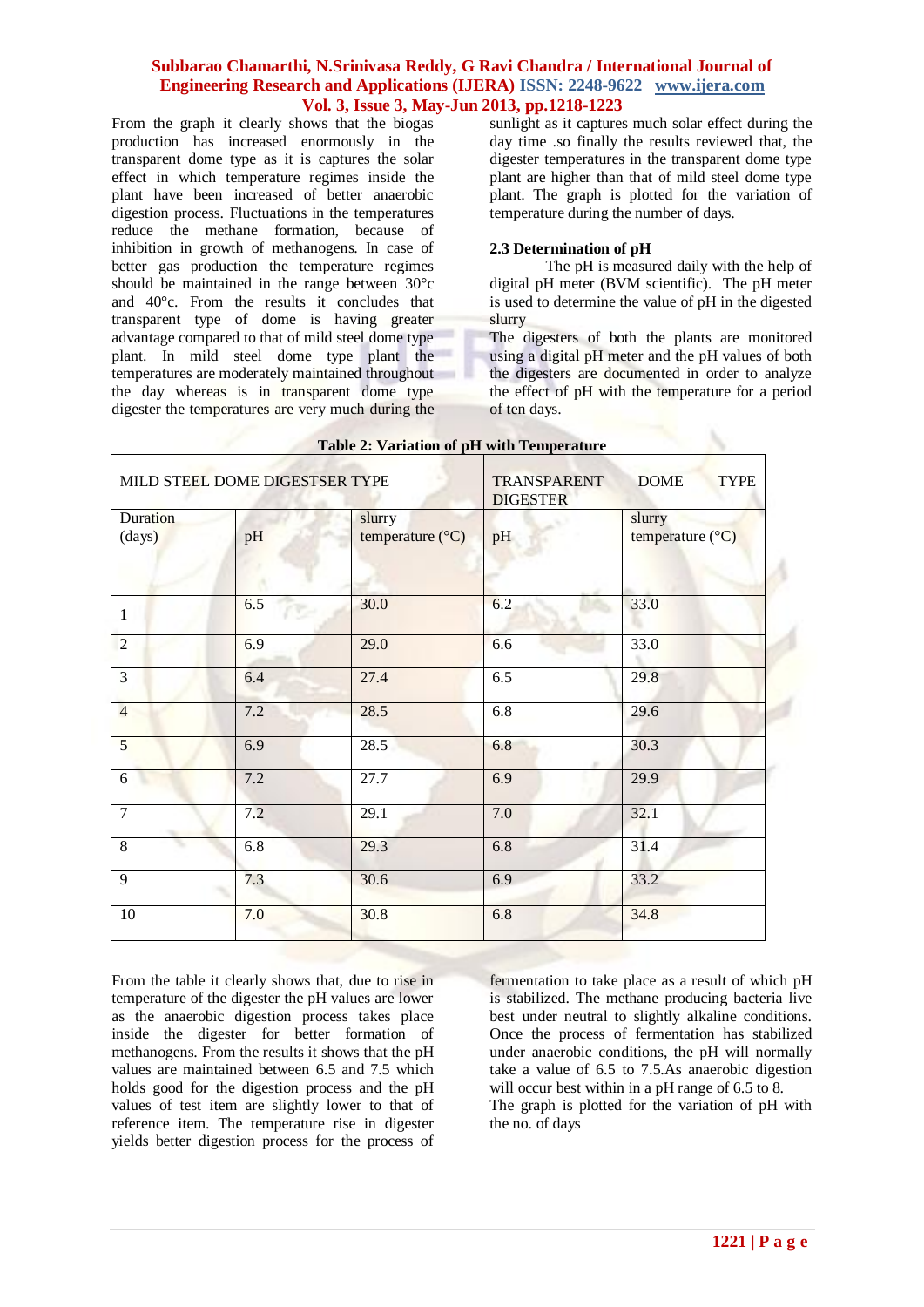

Figure 3: variation of pH with no. of days

From the graph, it clearly shows that the pH is lower than the transparent fibre dome digester compared to that of mild steel dome digester .This is because higher concentration of acids are produced during digestion process in transparent dome digesters because of more temperature regimes maintained inside the digester. The amount of acids may exceed the potential buffer capacity due to better formation of methanogens during the digestion process. So finally it suggested that the pH in the transparent dome digesters are comparatively lower than that of mild steel dome digester because of higher temperature regimes maintained inside the digester.

## **III. Conclusion**

The experimental and the field results from this study and the experience gained from the operation of biogas production system lead to the following conclusions:

- The use of transparent fibre dome digester reduced the digester thermal losses and a positive rise in the temperature regimes inside the digester plant which leads for better anaerobic digestion for the formation of methanogens.
- The use of transparent fibre dome digester keeps the dome completely more airtight than the conventional plants with less compatibility and well structured which lead to better methane yields.
- An increased temperature facilitates faster reaction rates and hence faster gas yields. Operation at higher temperatures yields greater sterilization of the end digestate.

In the present study, the testing of transparent fibre dome as an alternate building material for

biogas plant proves to be more effective than conventional biogas plant which is evident from the experimental results. The study mainly focuses on increase in temperature regimes of the biogas plant for the better anaerobic digestion process. The temperature plays a crucial role in fermentation of the slurry for the better formation of methanogens.An increased temperature in the digester tank facilitates faster reaction rates and hence faster gas yields are produced. The results reviewed that the temperature regimes are maintained moderately higher than that of mild steel dome digester which yields greater sterilization of the end digestate and faster gas yields.

Finally it concluded that the usage of transparent fibre dome type digester proves to be more effective than that of conventional mild steel dome digester in terms of performance and economical viability is considered.

#### **REFERENCES**

- [1] Khapre UL. Studies on biogas utilization for domestic cooking. Paper presented at XXV annual convention of ISAE, held at CTAE, Udaipur; 1989.
- [2] Janani Chakravarthi "Biogas and energy production from cattle waste" IEEE<br>Energy Conversion Engineering Conversion Engineering Conference, IECEC-97 32nd Intersociety pp: 648 - 651 vol.1.1997.
- [3] Karve of Pune A.D (2006). Compact biogas plant compact low-cost digester from Waste starch. www.bioenergylists.org.
- [4] The University of Southampton and Greenfinch Ltd. - Biodigestion of kitchen waste a comparative evaluation of